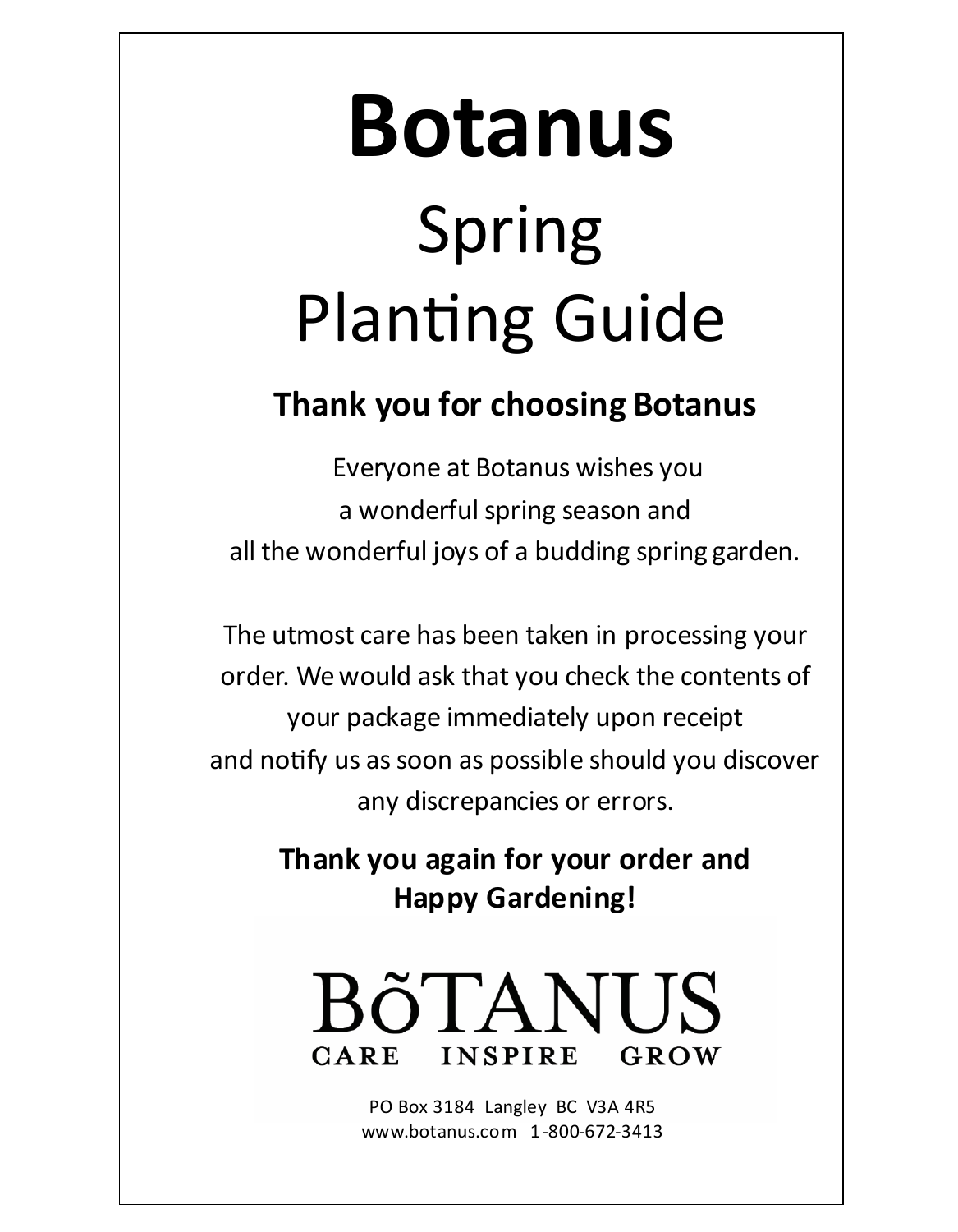#### **PLANT & SOIL PREPARATION 1**

We have timed the shipment of your order to coordinate with spring planting for your particular climate zone. We strongly recommend that you plant the contents of your order immediately upon receipt. Due to unforeseen weather conditions, however, you may not be able to plant your items immediately upon receipt and if this is the case please proceed as follows:

- 1. Remove the contents of your package from the box and open the plastic packaging to allow for air circulation.
- 2. It is important tha t your plants and bulbs are stored in a cool, yet frost-free, dry place until they can be planted outdoors. Keep in mind, however, that if you store your bulbs and plants you are dealing with items that are perishable. If you have to store them before planting we highly recommend keeping this time to an absolute minimum!
- 3. If you are still unable to plant your items outdoors after approxima tely one week from receipt, we strongly recommend tha t you pot them up and continue to store them in a cool place until they are able to be transplanted outdoors. This will allow the root systems to begin development and will also allow you to get a jump-start on the growing season!

Your order may contain a mixture of both Spring Planting Bulbs and Bare Root Perennials. For more specific information about the pre-treatment of Bare Root Perennials and Roses please refer to Pgs 2-3.

Spring Planting Bulbs are relatively easy to plant and grow. When choosing your area to plant remember the first golden rule of bulbs: **good drainage is essential**. Bulbs will simply rot in wet, wa ter retentive soil so it is best to choose an area that is rich in organic ma tter and well drained. Loosening the soil, working in organic matter to a depth of 12"/30 cm and/or mixing in coarse sand will help create the ideal bed for your bulbs.

On each labeled package you will find vital zone rating information as well as sun exposure requirements for each variety of bulb and plant. Plant your bulbs, roots down, to the appropriate depth and spacing as indicated on the package label. With some bulbs it is difficult to tell which is the root end, when in doubt plant them on their sides. You can either dig individual holes for each bulb or plant entire groups of bulbs in one large hole. There is no need to add fertilizer to the newly dug holes, however, a nice topdressing of organic fertilizer is always recommended for newly pla nted sites. Once your bulbs are in the ground and covered with soil be sure to water them well.

After your bulbs have bloomed in the summer it is absolutely essential that the foliage is allowed to die back naturally. This allows the bulbs to store enough energy to produce a flower the following summer season. Avoid the temptation to cut off yellowing foliage before it has completely died back.

Keep in mind that your Spring Planting Bulbs (with the exception of Lilies and some Unusuals) are not generally winter hardy and must be dug up in the fall and stored over the winter in a frost free area. To over-winter bulbs, dig them up in the fall when the leaves have yellowed and died. Allow them to dry in a shady spot for a couple of days, brushing off any remaining dirt. Store the bulbs dry, packed in either peat moss, vermiculite or in net bags and keep them in a cool, dry place.

In the case of container potted bulbs, gradually reduce watering once the leaves begin to yellow in the fall and store them right in their pots in a cool, dry place. Be sure to inspect your bulbs a couple of times during the winter season. If you discover a rotted section cut it away and dust the cuts with sulfur. Once spring arrives you can then re-pot or directly plant your bulbs in the garden being sure to wait until the last frost has past.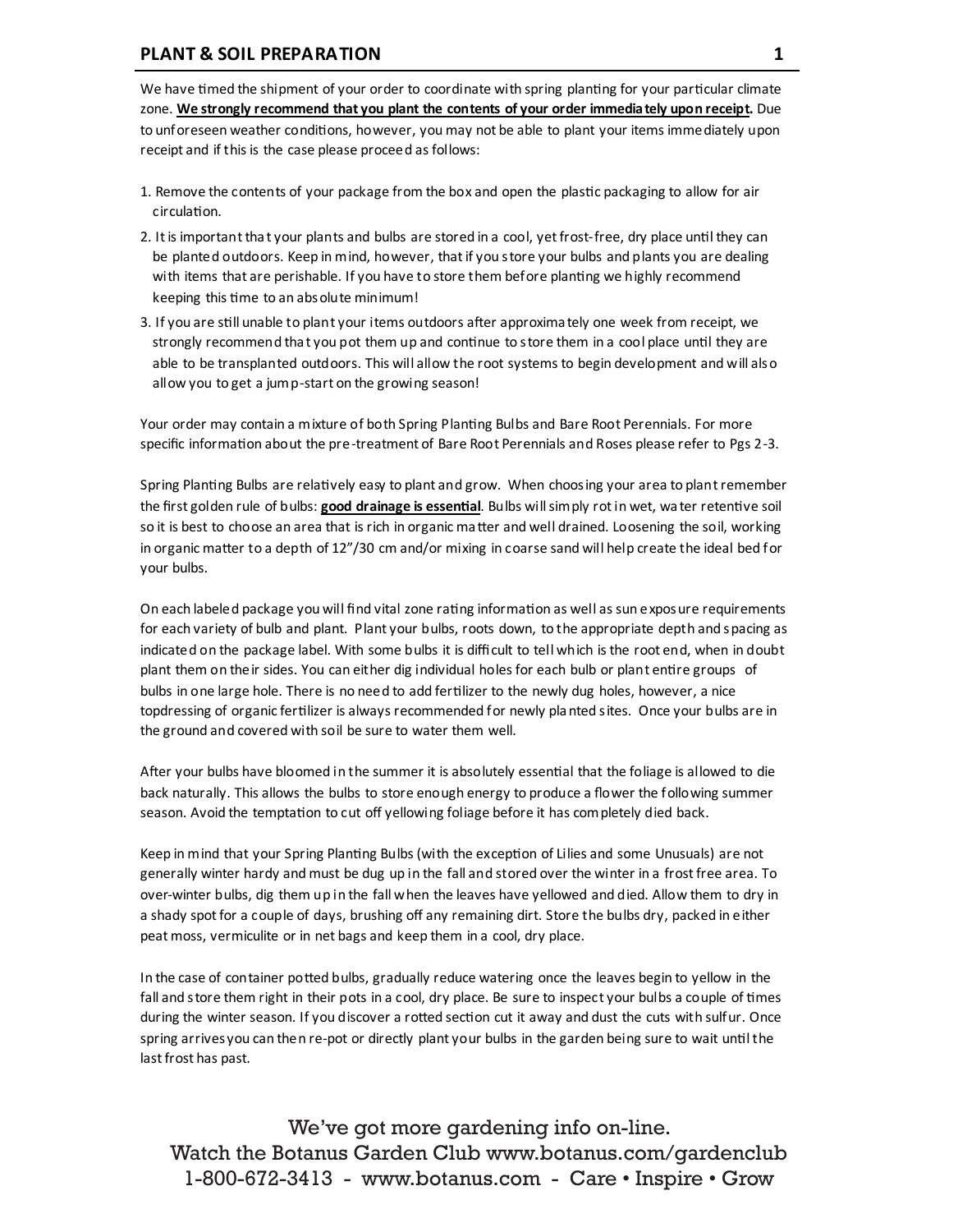#### **ACIDANTHERA 2**

Choose a site in full sun to partial shade with light, evenly moist soil that contains rich organic matter. In zones colder than zone 6, it is recommended to start the corms indoors in pots and transfer the plants to the garden when the night temperatures reach at least 10 Celsius. Acidanthera will produce clusters of broad, grass like foliage and then in late summer and early fall will reward you with loose, showy spikes of very fragrant, star-shaped flowers.

#### **ALOCASIA & COLOCASIA**

Both Alocasia & Colocasia prefer partial to full shade and deep, rich soil that is wet or at least constantly moist. Choose a sheltered spot as wind can damage the large leaves. Ideally these plants thrive in a warm, humid environment and can be grown in containers that are set in a pond or water garden. In areas with shorter growing seasons we recommend starting the tubers indoors and moving them out once the weather is warm and settled. In areas with long growing seasons, plant them directly in the garden once the last frost has passed.

#### **AMARYLLIS BELLADONNA**

Plant in full sun to partial shade in well-draining soil. Choose a protected, warm site such as a south facing wall or grow them in conta iners that can be placed in a sunny spot. Amaryllis belladonna are relatively drought tolerant and are happiest when the summer is warm and dry so be sure that you do not over water them during the summer months.

#### **ANEMONE**

We recommend soaking your Anemone rhizomes overnight in room temperature water before pla nting. They will plump up after soaking and this will assist them in getting started in the garden. It is sometimes difficult to tell which end is up as their roots can be very tiny to distinguish. When in doubt simply plant them on their sides. Where zone tolerant, Anemones ca n be left in the ground and will naturalize well so be sure to plant them under trees and shrubs or among perennials for early season colour.

#### BARE ROOT PERENNIALS (INCLUDING FERNS, GRASSES & STRAWBERRIES)

Our perennials are shipped to you during their dormant phase as they are easily transplanted during this phase. Due to their outward appearance during dormancy, one might think they are unhea lthy or dying but nothing could be farther from the truth! The quality of the dormant plants lies in their roots and not in what appears above the soil level. Some varieties will have thicker roots than others and cannot be judged by this alone. The quantity of roots in the root ball determines the quality of the perennial rather than the size of the individual roots.

#### **Regardless of variety, for best results you should 're-hydrate' all Bare Root perennials before planting.**

This can be done by allowing the roots to soak in room temperature water for approximately one hour before planting. When you plant perennials, make sure that the hole you dig is large. A rough rule of thumb is to make the hole at least three times as wide as the root, plug or pot. This allows the young developing roots to go out into well-aerated soil and find their way easily. If you have heavy clay soil, you should make the hole even larger as heavy clay is hard for new roots to penetrate. Add one shovel of well-aged compost to the soil that you use to fill the hole tha t you've dug.

As a general rule, most perennials should be planted with their crown approximately 2"/5 cm below the soil surface. Plants sometimes benefit from the root being spread or fanned when transplanting. This will encourage new root growth. Once covered with the soil/compost mixture be sure to water your plants well. This soaking is one of the best tips for giving your Bare Root perennials a good start in the garden.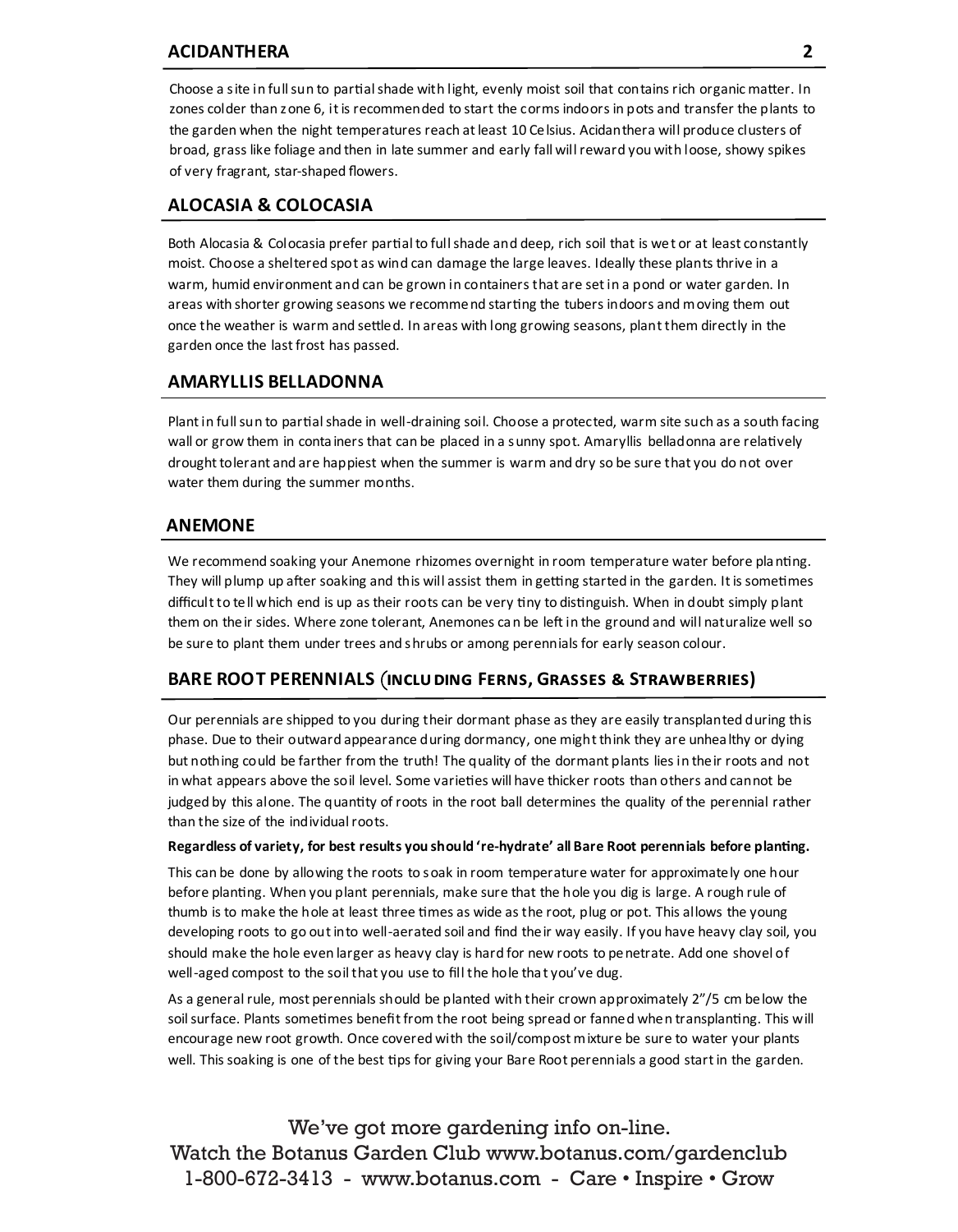Ensuring that the roots are well covered and damp gives them a much better chance to become established and grow quickly. Maintain your plants by watering at least once a week for the first month. This weekly watering should be a heavy soaking, designed to get water right to the bottom of the roots.

Perennials do take some patience initially as it will take a year or two before they are fully established and blooming in your garden. Keep in mind the old adage when it comes to newly planted perennials: "First year sleeps, second year creeps, and third year leaps". The reward of watching your lovely perennials bloom year after year is well worth the wait!

# **BARE ROOT ROSES**

The most important rule to remember when dealing with your bare root roses is to **keep the roots moist at all times**.

Your bare root rose has been kept in cold storage until shipping and will need immediate attention upon arrival. Open the bag it came in and immerse the roots in water for 24 hours before potting or planting. This is a very important step because the roots will re-hydrate the canes and enable the new bud growth to develop successfully. For all roses, after soaking as instructed above, be **sure to plant as soon as possible never allowing the roots to dry out.** Most No.1 size roses can be planted in 3 gallon containers. Miniature roses should be potted in  $2 - 3$  gallon containers.

Roses need at least 6 hours of direct sunlight each day so choose a sunny spot where air can circulate and dry their leaves soon after a rain. Most rose plants consist of two parts: the rootstock and the flowering canes. The bulge where the parts join, called the graft union, should be planted just at or below ground level, depending on your climate. Where winter temperatures drop to –20 Celsius or colder, plant the graft union 6"/15 cm deep and in warmer climates, place it just at or slightly above the soil surface. The hole you dig should be deep enough to set the graft union at the proper depth and at least wide enough to allow the roots to extend without bending.

If the rose is to be planted directly in the ground the soil should be prepared before planting. Roses prefer a heavy soil mix as mixes with too much peat tend to dry out too slowly in the spring and too quickly in the summer. We recommend a mixture of at least 50% loamy soil, 25% growers mix and 25% composted manure. Add sand to your mix if your soil does not drain well.

To help stimula te growth, we suggest pruning the roots by removing approximately 1/4"/0.63 cm off their tips. Partially fill the hole with the soil mix, making a cone or mound in the centre over which the roots should be draped. Adjust the height of the cone so that the graft union is at the right level, as determined using the guidelines above. Spread the roots evenly around the cone. Holding the rose at the right planting depth, fill the hole with soil, working it carefully around the roots. When the hole is nearly full, water thoroughly to settle the soil.

Finish filling the hole and create a low ring of soil around the perimeter of the hole. Water again. Apply a 3"/8 cm layer of organic mulch in a circle around the plant, taking care to keep the mulch at least 4"/10 cm away from the canes. Water as necessary to keep the soil evenly moist until the rose resumes vigorous growth. After your roses become dormant in the fall, protect them from severe freezing weather by piling a mound of soil over the canes. Climbing roses should be laid down and also covered for winter protection.

**Want more rose-planting info? Visit www.botanus.com/gardenclub and watch Episode 16 (Planting a Bare Root Rose) & Episode 78 (Planting Roses in containers).**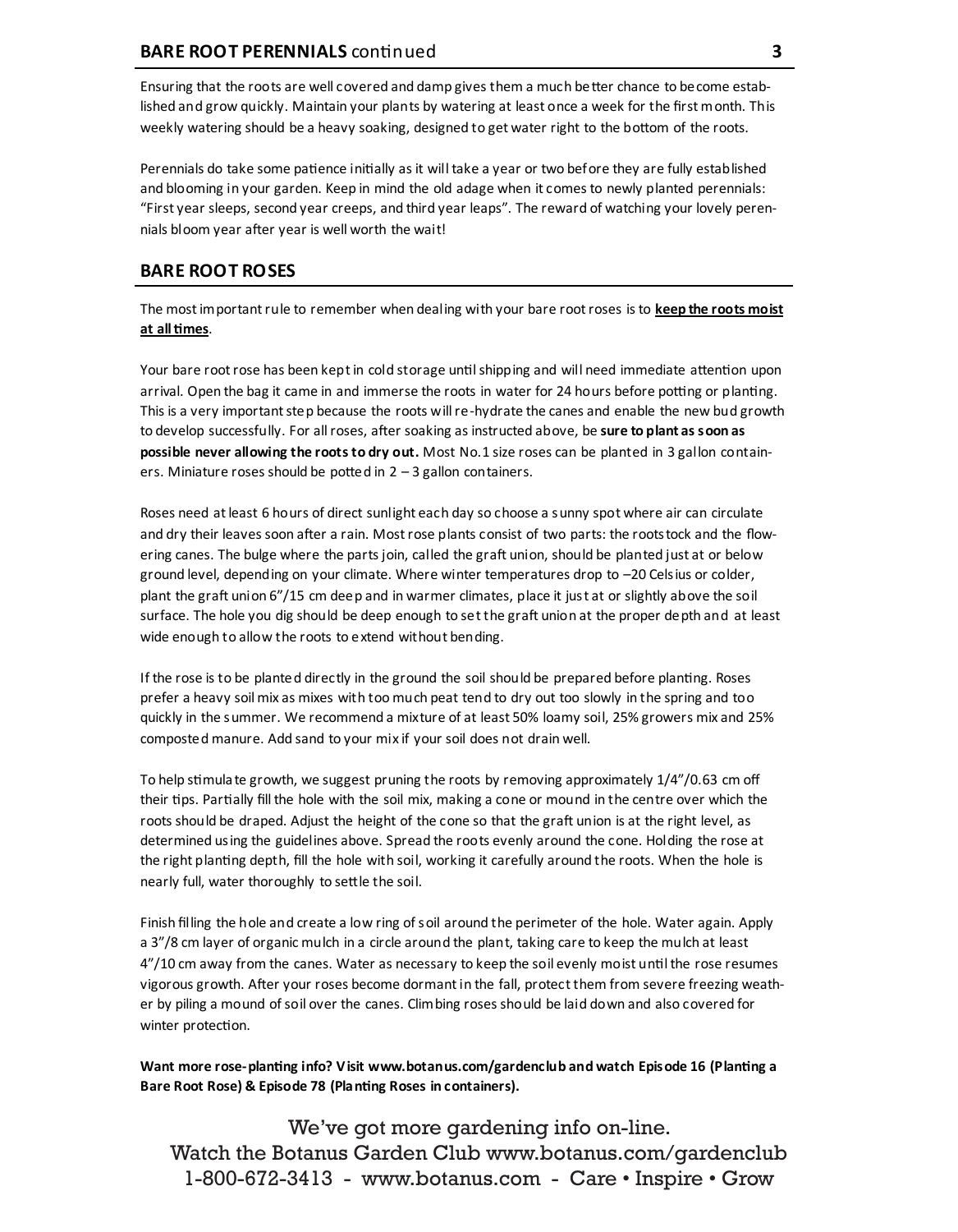# **BEGONIAS**

Tuberous Begonias take a while to show growth and in order to get a jump start on the flowering season we recommend starting your tubers indoors and transplanting them to their containers once budding leaves form. To encourage earlier budding follow these steps: The most important requirement to start tubers into growth is excellent drainage - use a plain mix of 50/50 peat and coarse sand. Place the mix in containers or trays that are at least 2.5"/6 cm deep and place them directly on a heat source if available i.e. heating pad, top of fridge - if a heat source is not available place the containers in a warm, well-lit situation. Push the tubers into the prepared mix, bud side up (the rounded side is the root side!). Tubers should have at least 2"/5 cm of space all around to allow for good root growth a nd should then be thinly covered with additional mix to encourage them to grow roots over their whole surface. Check the mixture for moisture - it is most important to avoid over watering especially if bottom heat is lacking. Once the top growth has reached at least 3"/7 cm the tubers can be transferred to their planting container – it is important tha t this container also provide good drainage. Over watering should be avoided at this stage while growth is slow. Once outdoors and when they are actively growing keep them evenly moist.

#### **BLUEBERRIES & RASPBERRIES (other fruit see on-line www.botanus.com)**

Select a sunny location in well drained soil free of weeds a nd well worked. Work up a planting area approximately 2-½' in diameter and one foot deep. Remove 1/3 to 1/2 of the soil. Add an equal amount of pre-moistened peat moss and mix well. Blueberries and Raspberries can be planted as close as 2 ½'/ 76 cm apart to form solid hedgerows or spaced up to 6'/1.8m apart and grown as individual specimens.

Remove from shipping pot and lightly roughen up the outside surface of the root ball. Set the top soil line of the plant about 2"/5 cm higher than the existing ground and firm around root ball. Mound soil up along sides of exposed root mass. Water well.

Blueberries and Raspberries do best with a 2-4" mulch over the roots to conserve moisture, prevent weeds and add organic matter. Blueberries prefer acidic mulch such as bark mulch, or sawdust and Raspberries prefer neutral mulch such as grass clippings, leaves, etc.

#### **CALLA**

In colder zones we recommend beginning your Callas indoors and moving them to the garden after all the danger of frost has passed. Choose a spot in the garden that will give your Callas full sun to partial shade with rich, moist soil. If you can find a spot that is protected from the sun during the hottest part of the day this would be best. Plant them just under the soil surface on their sides if you are unable to tell the top from bottom. Water carefully until the plants are actively growing and then be sure to keep the soil evenly moist. Feed your conta iner grown Callas every two weeks with a balanced fertilizer.

#### **CANNA**

Cannas thrive in full sun and prefer well-drained, evenly moist soil that is rich in organic ma tter. Cannas are susceptible to rot if the soil is constantly wet – especially if it is cold in the spring. Once planted, mulch, water regularly and feed them during the summer months. Deadheading will keep your plants looking neat and will encourage re-blooming.

#### **CRINUM**

Crinums do exceptiona lly well in large containers where you can water and feed during the summer months and then over winter in a cold a nd dark location. Although some bulbs may need a season under their belt to bloom, do the following to increase a first season bloom: pla nt the bulb as soon as possible, water the bulb moderately every day with good drainage for the first week (then wa ter every 2-3 days if no significant rainfall), fertilize moderately once a week the first two weeks in the ground with a low nitrogen fertilizer.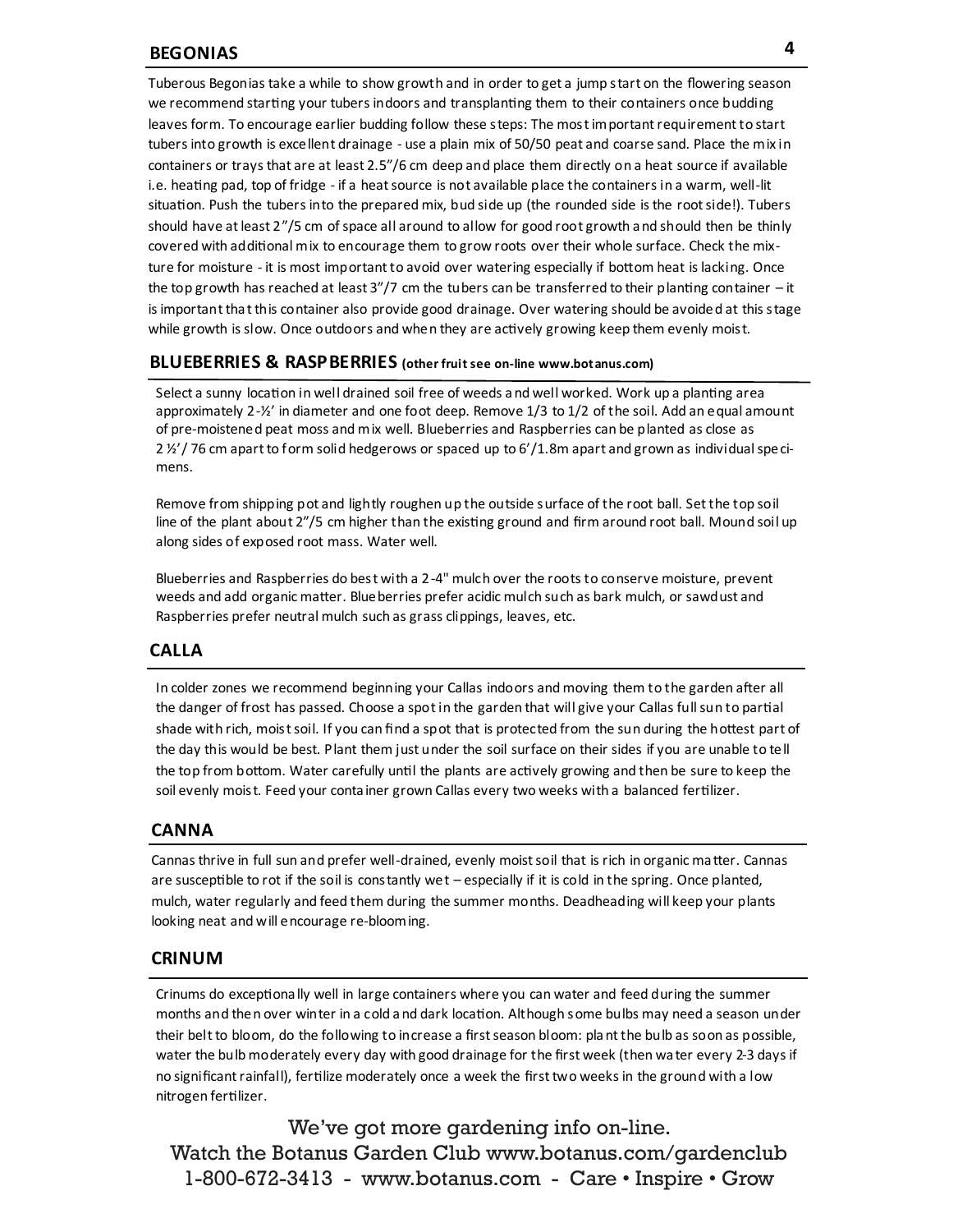#### **CROCOSMIA 5**

Crocosmia do best in a full sun environment with evenly moist soil rich in organic matter. Where hardy they can be grown outdoors year round and will form dense clumps over time. Where these plants are not hardy choose a protected, warm site such as a south facing wall. Because it is best to avoid lifting the corms annually we suggest for areas where they are not hardy to plant them in containers and move the container to a frost free area during the winter months.

#### **CYCLAMEN**

Hardy Cyclamen like a spot that is in partial shade with well-drained, loose soil that has been supplemented with rich, organic matter. Once the leaves fade after the blooming season, mulch again with compost and especially in marginally hardy zones be sure to provide them with a winter mulch covering to protect them from freezing and thawing. Cyclamen tubers will grow larger and spread with each passing year.

#### **DAHLIAS**

Give your Dahlias a sunny spot with rich, well-drained, evenly moist soil. They do best with good air circulation but also need to be protected from the wind . If staking is required we suggest installing the stakes before planting as driving stakes into the ground at a later date may damage the underground tubers. Once they reach a height of approximately 2'/0.6 m you can loosely bind the stalks to the stake. When stalks begin to appear pinch off all but two shoots to encourage branching and bushy growth. Mulch in summer and water regularly. Feed plants first after you have thinned the stems then again when the first buds appear and lastly about a month later. Deadheading encourages new flowers and for flower arrangements choose buds tha t are nearly open but still firm in the centre.

#### **EUCOMIS**

Eucomis are best grown in pots that can be placed in full sun and can be moved indoors during the winter months. They prefer rich, well-drained soil. Pla nt the bulbs with the tips just slightly below or just emerging from the soil surface. Water regularly and fertilize during the growing season. They will bloom mid July and the pineapple-shaped flowers will last for weeks. These plants are happiest when left undisturbed and will thrive for years without needing division.

#### **GLADIOLUS**

Gladiolus do best in a sunny spot with light, evenly moist, rich soil tha t has organic ma tter worked into it along with a balanced fertilizer. When planting your corms dig a trench and fill it in as the stalks grow. This deeper planting helps reduce the need to stake the plants, however, staking may still be necessary later in the season. Inter-planting with perennials or annua ls also helps support the stems of your Gladiolus. If you are using your Gladiolus primarily for cut flowers, you may also wish to stagger the planting of your corms thus giving you a prolonged flowering period. The greatest enemy of the Gladiolus is the very tiny black gladiola thrip. Although thrips are tiny they can cause a lot of damage. Thrips lay eggs and puncture the foliage and flowers to feast on the juices. The results are brown foliage and deformed flowers. We suggest soaking your Gladiolus in a solution of 1 tbsp. of Lysol and 4 litres of water for 1/2 hour before planting. Plant the corms while still wet. During the growing season you can also use an organic foliage spray to control the thrip population. In a spray bottle combine 1 tsp dish detergent, 1 cup vegetable oil, 1 litre water and 1 cup rubbing alcohol. Shake vigorously to emulsify. Spray weekly.

#### **GLORIOSA ROTHSCHILDIANA**

Gloriosa prefer moist, well-drained soil. They like a sunny spot but produce best blooms with some afternoon shade. After blooming and before the first frost, dig, dry and store the tubers indoors. Replant in the spring.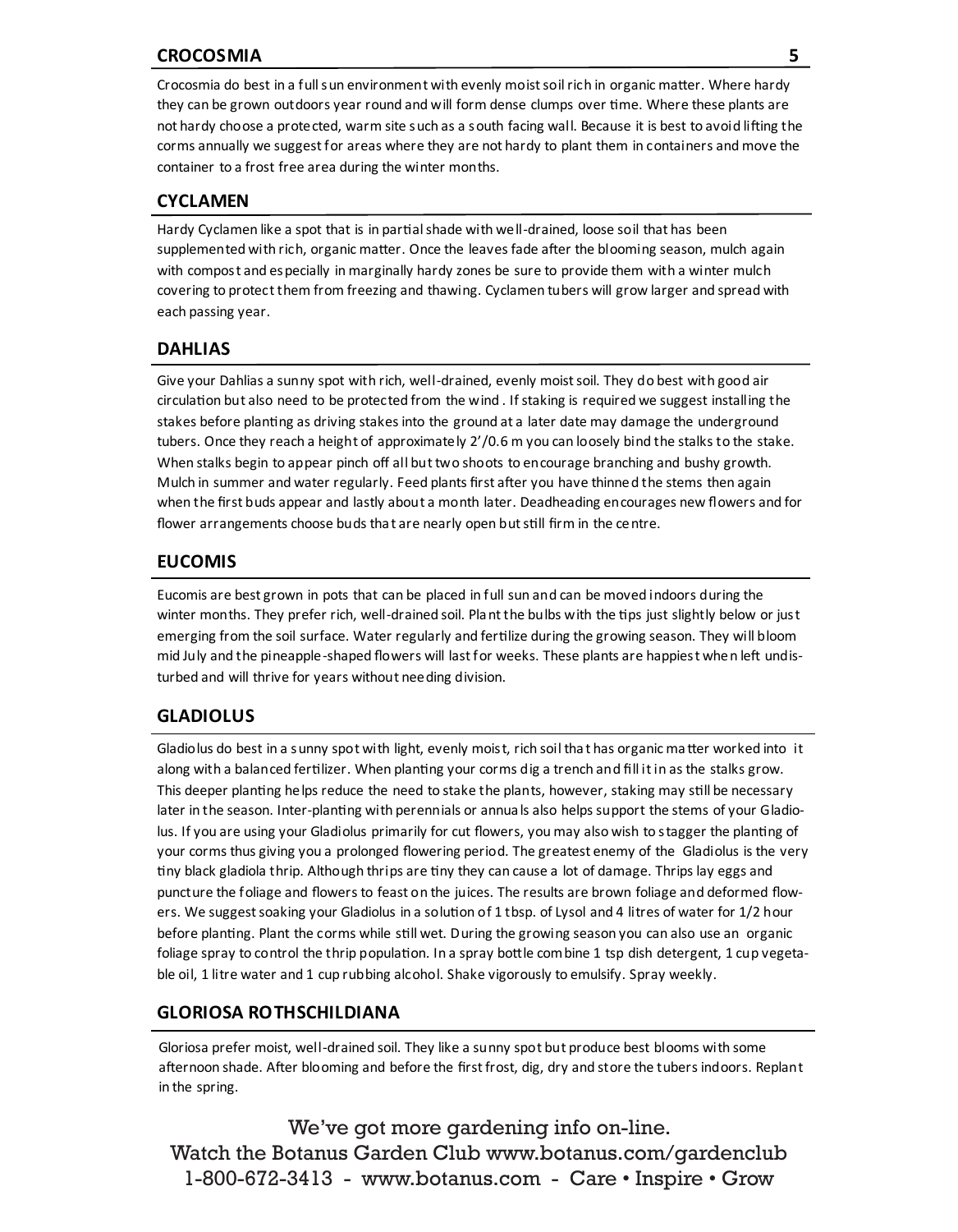# **GLOXINIA 6**

Gloxinias need plenty of bright, indirect light. It is important not to over-water Gloxinias. Water them when the soil feels dry to the touch. You can also water the plant from below--sub-irrigation--by placing the pot in a saucer of water and removing it after about an hour. Moderate fertilizing with a general, well -balanced houseplant fertilizer also benefits Gloxinias. Fertilizer needs are highest when the plant is actively growing and when blooming heavily. After the plant stops sending out new blooms and leaves begin to die back it has entered its dormant stage which lasts about six to nine weeks. During this time, watering should be kept to a minimum and fertilizing should be stopped. After this dormant period, the tuber can be grown again to produce a new plant.

#### **ISMENE**

Ismene like a sunny spot tha t offers rich, evenly moist, well-drained soil. They are somewhat sensitive to cold so be sure to start them indoors and transfer outdoors once the last frost has passed. We suggest planting them in containers with the necks above the soil surface. Keep the soil evenly moist while they are actively growing. Feed your Ismene every other week with a diluted, balanced fertilizer.

#### **IXIA**

Ixia prefers a site in full sun with rich, well-drained soil. Where hardy they can be left outdoors yearround but in areas with wet winters a site with very well drained soil is essential. Where not winter hardy we suggest planting your Ixia in containers watering carefully until the plants begin to flower. Ideally the soil should be barely moist, never wet or completely dry. Continue to water the plants after they flower and feed them every other week with a diluted, balanced fertilizer.

#### **LILIES**

Always handle your Lily bulbs carefully as they are easily bruised and damaged. They also dry out quickly so be sure to plant them as soon as possible after receipt. Lilies thrive best in a spot with full sun a nd rich, evenly moist, well-drained soil. They need plenty of soil moisture during the growing season but be careful to provide good drainage as they are extremely susceptible to rot. The old adage that "Lilies like their heads in the sun and their feet in the sha de" is perfectly true so you should provide a spot that is overplanted with annuals, low growing perennials or protect them with mulch.

Once planted, Lilies will easily thrive from year to year with very little extra care. When new growth is visible in the spring feed your Lilies with an organic fertilizer to stimula te and promote growth. Taller Lilies may require staking and it is best to place your stakes earlier in the season so that the flower can be supported along its entire stem. Water regularly and deadhead as the flowers fade being careful not to disturb the foliage until it has naturally yellowed.

# **ONIONS (SETS)**

Onions need a sunny, sheltered site in well-drained soil and are best suited for growing in the open ground, but you could grow a short row or two in large, deep conta iners or raised beds. They are not suitable for grow bags. Plant onion sets 4"/10cm apart in rows. Gently push the sets into soft, wellworked soil so that the tip is just showing, and then firm the soil around them.

Water if the wea ther is dry and occasionally feed with a liquid fertilizer. Mulching the soil will help conserve soil moisture and keep down the weeds. Stop watering and feeding once the onions have swollen, and remove any mulch or soil to expose the bulb to the sun. Remove any flower spikes as soon as they are seen. Onions can be harvested when the foliage turns yellow and starts to topple over.

#### **NERINE**

Plant Nerines in free-draining soil and choose a spot where they can bake in the sun! After the leaves die down in early summer, keep them dry. When the first signs of emerging flowers appear in autumn, give them a thorough watering. Don't overdo it or the bulbs will produce a huge crop of leaves and very few flowers. If planted in pots bring them indoors when the first frost is forecast.